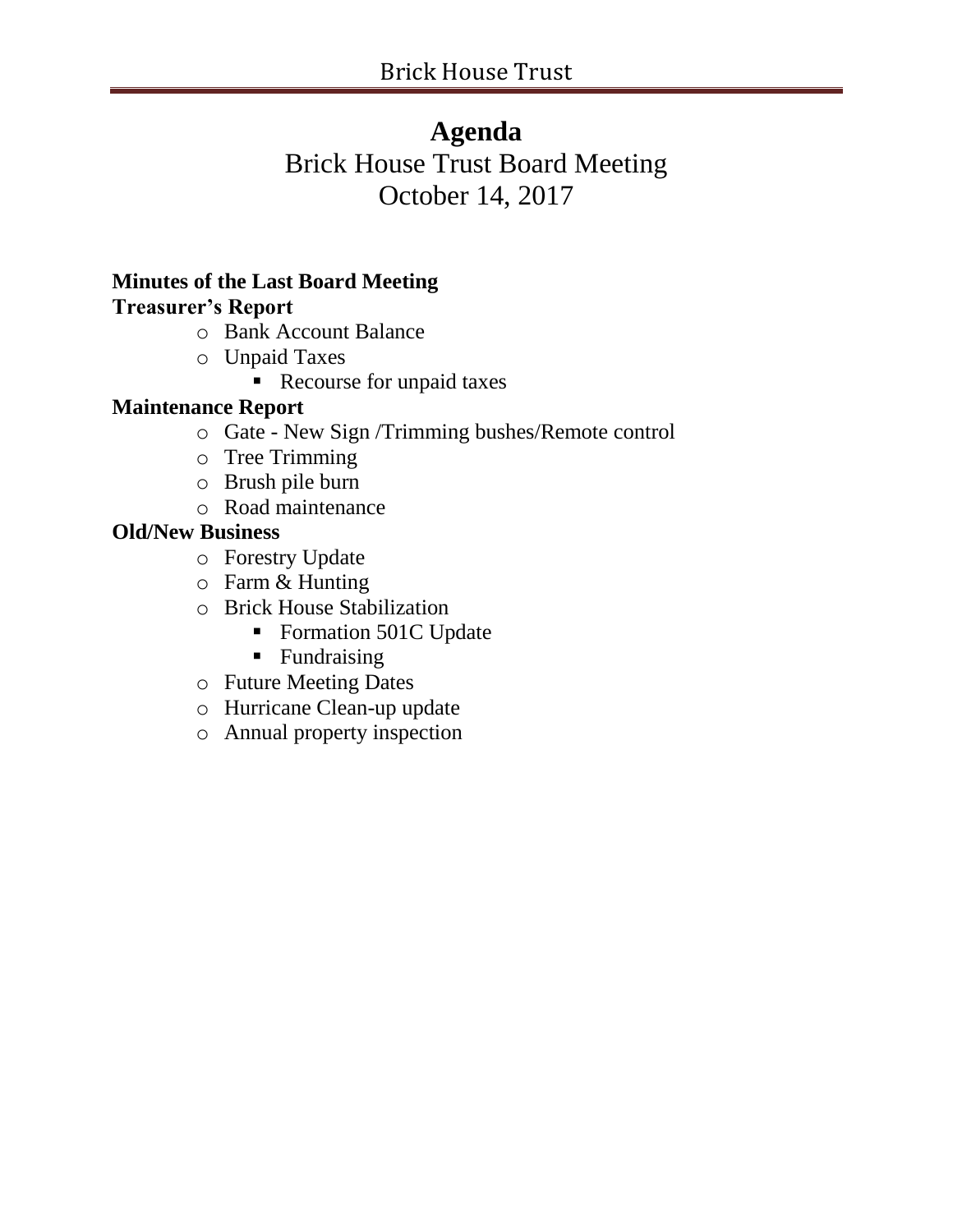#### **BRICK HOUSE TRUST BOARD MEETING October 14, 2017**

Meeting called to order at 11:00am. Present were Leslie Lane, Ann Stuart Jenkins (arrived late), Katherine Montgomery, John Jenkins (arrived late) Jeannean Jenkins, Helen Hutson, Tommy Hutson, Evans Jenkins, Rutledge Young, Lacey Hein, Scott Whitsett and Andrew Hein.

Katherine moved minutes from last meeting be approved. Ann seconded. Passed

**Financial Report**: Year –to-date report of expenses thus far was presented by Jeannean Jenkins Bank balance was reported as \$26,480.40 with expenses from 12/16 to today are \$33,054.81. (see attached report). Rutledge Young made a motion to accept financial report as presented. Evans Jenkins seconded motion. Passed.

**Unpaid Taxes:** Julie Howard, Betsy Scott, Marty Rhodes, Angela Camp, Jennifer Pittman, John Jenkins (CO). Julie Howard owes approximately \$1,500 and John Jenkins owes approximately \$250.

2017 Tax bill is available online and it currently \$27,670.97. Address with Charleston County needs to be changed to Jeannean Jenkins. When necessary, an additional paragraph will be added in letters for those living on property who have not paid their taxes stating that the Board will take all appropriate legal steps within the law.

Katherine Montgomery requested that the unpaid tax situation be handled by someone outside of the Montgomery family as she is President and Lacey Hein is currently secretary and this duty would fall to her. Leslie Lane has agreed to handle communication of this issue with those individuals who are in arrearage with their 2016 taxes as a matter of avoiding any conflict of interest in the Montgomery family.

Board recourse for unpaid taxes: Send notice of default, action in magistrate court and get a judgement with magistrate, request stock back and board will remove judgement.

Ann Jenkins joined board meeting.

Question was raised by Leslie Lane as to what happens to the shares if they are recalled. Katherine Montgomery referred to Section 2, number 15 of the Brick House Trust & Amendments.

**Maintenance Report**: Maintenance representative Lee Frank was not in attendance but report was given by Jeannean Jenkins.

Sign for front gate is in process of being quoted from Roberts Sign Company. Sign will be approximately 3x5 Sign will be mounted to moving gate and state the following:

Brick House Plantation No trespassing. Family and invited quests only. Call Jeannean (cell) for admittance. Sign will be red with white lettering. Requesting two quotes one with reflective writing and one without. Rutledge Young suggested getting a quote from Build a Sign for comparison. Remove/trim the Celiac Agnes bush and place a regular No trespassing sign on the fixed gates.

Tree trimming: Ann Jenkins stated they are getting a professional company to come trim and remove some trees on their lot. She stated the costs gets better with the more trees/work they do and requested if any family members would like to be included on the quote to email her. Katherine Montgomery requested that Ann Jenkins work with and notify Lee Frank of the status of this as he is maintenance representative.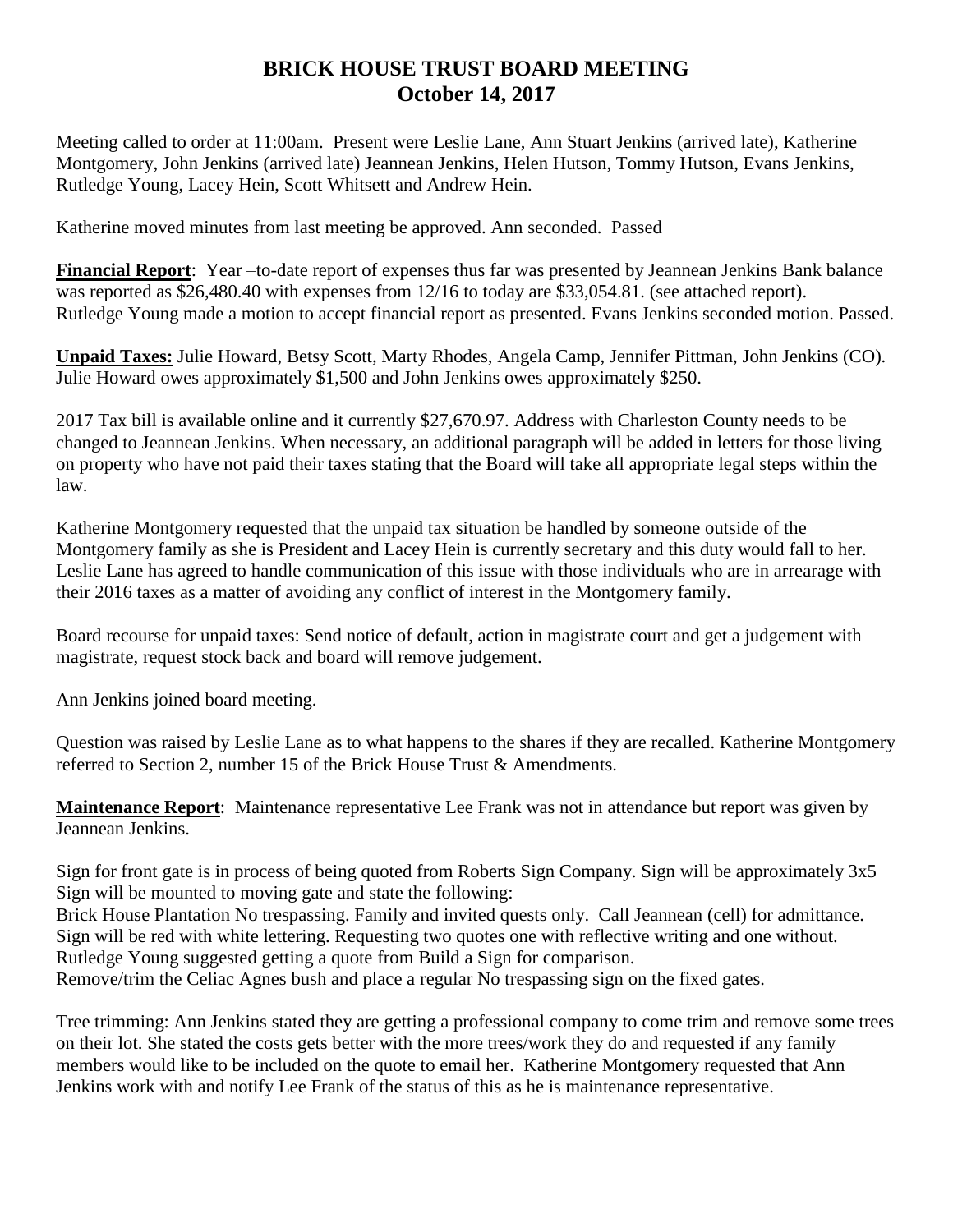Burn pile needs to be burned but it is too large to burn at this time without a piece of large equipment here to help managed and prep the pile for burning. Lee recommended not to burn it at Thanksgiving due to its size and its very wet. Lee will look into the best way to safety burn the pile.

Road maintenance – road is in good shape, Tommy Hutson called the County and they came and scraped their road recently.

Jake Kopaca contacted board about his concerns about farm road and gate being cut and used by hunters/lessees.

John Jenkins joined meeting at 11:24pm.

After property inspection with Katherine Montgomery and Lee Frank is was discovered that the entire section of those lots is fenced off and lock, not allowing access to property. It is noted that the fence and gate are encompassing the allotted space of 6 family members.

Rutledge Young stated that the Brick House Trust owns land and the board needs access to all parts of the property. Rutledge Young will draft a letter regarding fences and access by the board for people to sign.

Maintenance committee will review condition of all roads on property (main, Robbie's, farm road, Abrahams) and report back to the board on their condition.

#### **Old/New business:**

**Forestry Update**: No one in attendance could provide an update regarding forestry except that it is still too wet to cut.

Katherine Montgomery is requesting the board prepare a comprehensive report to include our initial goals, progress made, financial reporting and our future expectations of this project. It is requested that if anyone has reports or information on the tree farming history to provide it to the board secretary. Ellen Harrell signed a contract with LLP Alliance on 12/8/16. It is not noted in the records where that contract was presented to the board or any discussion was presented in regards to said contract. Jeannean stated that Ellen Harrell and Bobby did this on their own without board approval. Rutledge Young requested a copy of the signed contract for review. Once Comprehensive report is done it will be send to board for board approval and then made available for all family members.

Jeannean will provide financial report on the forestry income and expenses thus far.

Helen Hutson asked who was on the forestry committee and it was discussed that there has not been a formal forestry committee appointed.

Helen Hutson asked who was on the maintenance committee. It consists of Lee Frank, Tim Turik Jenkins and Deke Montgomery and Andrew Hein. Anyone can volunteer for maintenance.

**Farm/Hunting:** We have a signed lease from Chad and he is paid up on rent.

**Brick House Stabilization:** Great progress made. In May 2017 formed corporation Brick House Ruins Preservation Inc. at the June Family meeting Rutledge Young was elected head of the board for this corporation. He will be working on selecting a separate board for this corporation. Paperwork has been filed with IRS for this corporation to be a  $501(c)$  (3) and he should hear back by the end of this year. Everything is in place legally to stabilize Brick House. Rutledge Young gave and update on family pledges and where we stand with finances for Brick House Stabilization. He has detailed financial records that are available upon request.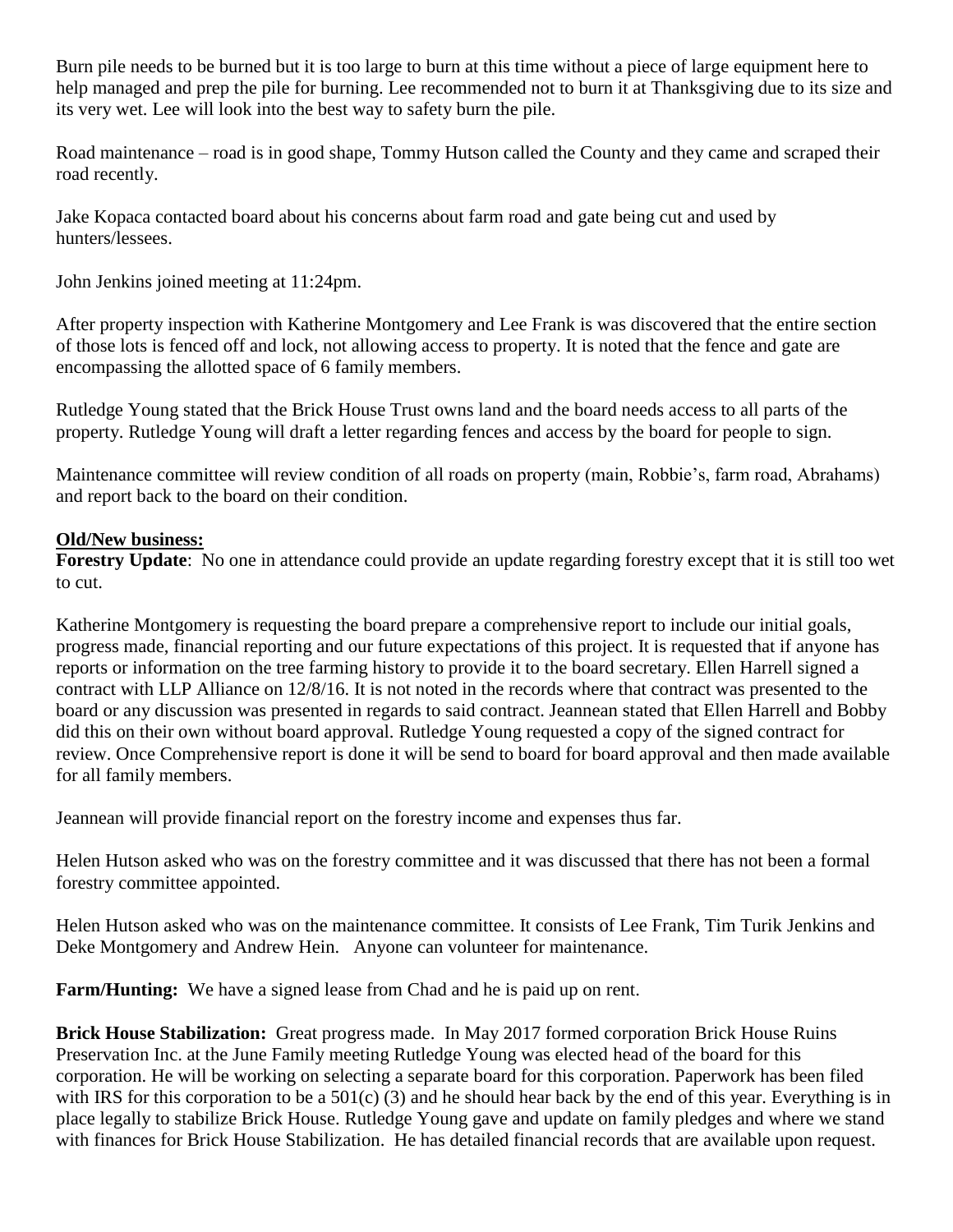Work is hoping to begin in January after a contract is present and approved to the board. The Brick House Ruins Preservation Inc. is a separate board and will handle all its own funds and communication.

**Fundraising:** Fundraising guidelines will be formulated in conjunction with Rutledge Young and the 501 3(c) foundation and a plan will be presented to the board for review and approval.

Helen has volunteered to help review the board's insurance plans in reference to the insurance for the property as well as the event insurance and our coverage.

Deke Montgomery is planning a stabilization oyster roast fundraiser and the event details were presented to the board.

Motion was made by Rutledge Young for the board to formulate fundraising guidelines for events at Brick House, seconded by Jeannean Jenkins. Passed.

Board Retreat: Leslie Lane suggested the board do a retreat weekend in January 27-28 to do long range planning for legacy of Brick House. The idea is to come to meeting with information/idea to present to family. Rutledge Young suggested that the board have a facilitator for the Retreat.

Communication: Lacey Hein created centralized email for BH board and is working on organizing and communicating Brick House public and private presence. Motion was made by Lacey Hein for Brick House board to get care, custody and control of the brickhouseplantation.com domain, seconded by Rutledge Young. Passed.

**Hurricane Update:** Thank you to Lee Frank for all his efforts for cleanup for the Hurricane, board offered to pay Lee for his gas and wear/tear on his tractor but he declined payment. Deke Montgomery donated \$100 to the maintenance fund for hurricane cleanup.

Annual Property Inspection: Katherine Montgomery is working on doing a property inspection with Lee Frank and will have more information to present to the board next meeting.

John Jenkins presented an idea of creating a procedure for when board members change so that all the appropriate people can be notified (ex: insurance, Chad, etc.)

#### **Future Meeting Dates:**

Jan 27-28 – Board Meeting/Retreat March 3 – Board Meeting June 2 – 9 – Possible Board Meeting June 23, 2017 – Annual Family Meeting (Jeannean to confirm this is available with church)

Meeting adjourned at 12:50pm